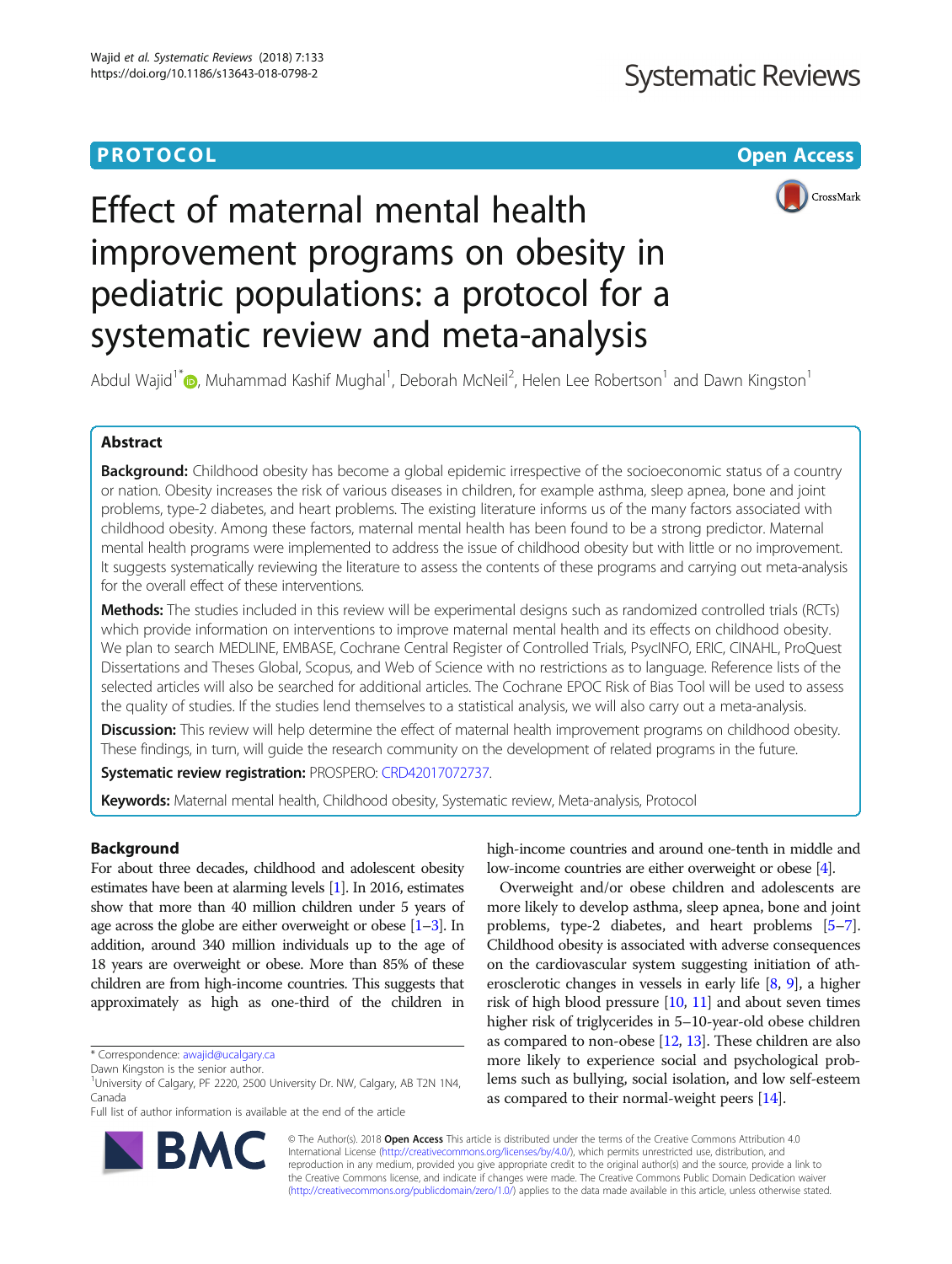Importantly, outcomes of childhood obesity are not only limited to childhood. Obese children are approximately 17 times more likely to become obese during adulthood. They are more likely to grow up as obese adults and develop chronic diseases such as cardiovascular diseases and diabetes comparatively at an early stage [[15,](#page-4-0) [16](#page-4-0)], with higher incidence of non-communicable diseases such as type-2 diabetes, heart problems, metabolic syndrome, and certain types of cancers at a younger age [[17](#page-4-0)–[19\]](#page-4-0).

There is a wide range of risk factors which start from the antenatal period until late childhood. Moreover, risk factors also affect others, such as the mother or father in terms of their physical or mental health, and their behaviors related to smoking, drugs, and alcohol. Antenatal depression and depression are also associated with a 2–3-fold increased risk of childhood obesity [\[20](#page-4-0)–[22\]](#page-4-0).

Literature suggests that maternal factors play a significant role in the development of childhood overweight and obesity. These factors could be pre-pregnancy BMI or gestational weight gain physical activity or smoking, or maternal physical and mental health [[23](#page-4-0)–[26](#page-4-0)]. Among these factors, maternal mental health influences the lifestyle which puts a child at a higher risk of being overweight or obese. Prenatal mental problems may impact the care of self and meet the needs of the pregnancy. Similarly, postnatal depression depending upon the age of the newborn may affect breastfeeding, hygiene and cleanliness, timing and contents of initiation solids, physical activity of the child and screen time, and use of junk food. Childhood obesity is not a result of one or two factors but results from a multitude of causes. For optimum results, it is not wrong to address the issue of overweight and obesity in this age group by designing and implementing interventions for as many factors as possible, including maternal mental health.

Maternal mental health issues may exist any time from the antenatal period until late childhood to adolescent, potentially leading a child toward overweight and obesity. There is a dearth of evidence on the assessment of mental health interventions in relation to weight or adiposity in pediatric age groups. To our knowledge, there are three systematic reviews conducted on childhood obesity treatment and interventions [[27](#page-4-0)–[29](#page-4-0)]. None of these reviews had a study on maternal mental health. Staniford et al. identified articles on cognitive behavioral therapy (CBT), but therapy was related to coaching and motivation for goal setting and becoming more disciplined toward diet and physical activity [[27\]](#page-4-0). Literature shows the role of maternal depression and distress in childhood obesity without any systematic assessment of related interventions. It seems high time to design and conduct a systematic review for assessing the role of maternal mental health in addressing the issue of pediatric

obesity. The findings will guide us as to where to focus as far as mental health is concerned.

# **Objectives**

The objective of this systematic review and meta-analysis is to evaluate the effectiveness of the programs implemented to prevent childhood obesity by improving maternal mental health.

# **Methods**

# Protocol and registration

We will use the preferred reporting items for systematic reviews and meta-analyses protocols (PRISMA-P) guideline for reporting this protocol and follow Cochrane methods for carrying out the planned systematic review. For this purpose, the PRISMA-P checklist is provided (Additional file [1](#page-3-0)).

# Eligibility criteria

Studies will be selected following the criteria stated below:

# Population

Pregnant and postpartum women with their children up to the age of 21 years.

# Intervention

All interventions intending to control/prevent maternal mental health issues will be selected. The intervention could include counseling, psychotherapy, peer support, and other related areas directed at improving maternal mental health during pregnancy. Modes of intervention include face-to-face, online, support group activities, yoga, exercise, socialization, or volunteer work with intervention follow up for up to a period of 15 years. There will be no restrictions on studies by the site of research or intervention.

There will be no restrictions on the language of published articles, ethnicity, and parity. We will not exclude studies based on the measurement (self-reported vs measured). If needed, we can conduct sub-group analysis. We will attempt to obtain translations of the key sections of non-English language studies in order to complete the review process. For translation purpose, we will utilize the Cochrane Task Exchange service [\[30](#page-4-0)]. However, a list of titles of related studies will be provided in case translation is not accomplished.

# Comparison

Usual care/no intervention or an intervention that does not contain a maternal mental health component.

# **Outcome**

Primary outcome Infant/child overweight and obesity will be assessed by percentile if they are under 2 years or BMI if over 2 years [[31\]](#page-4-0) as the primary outcome. In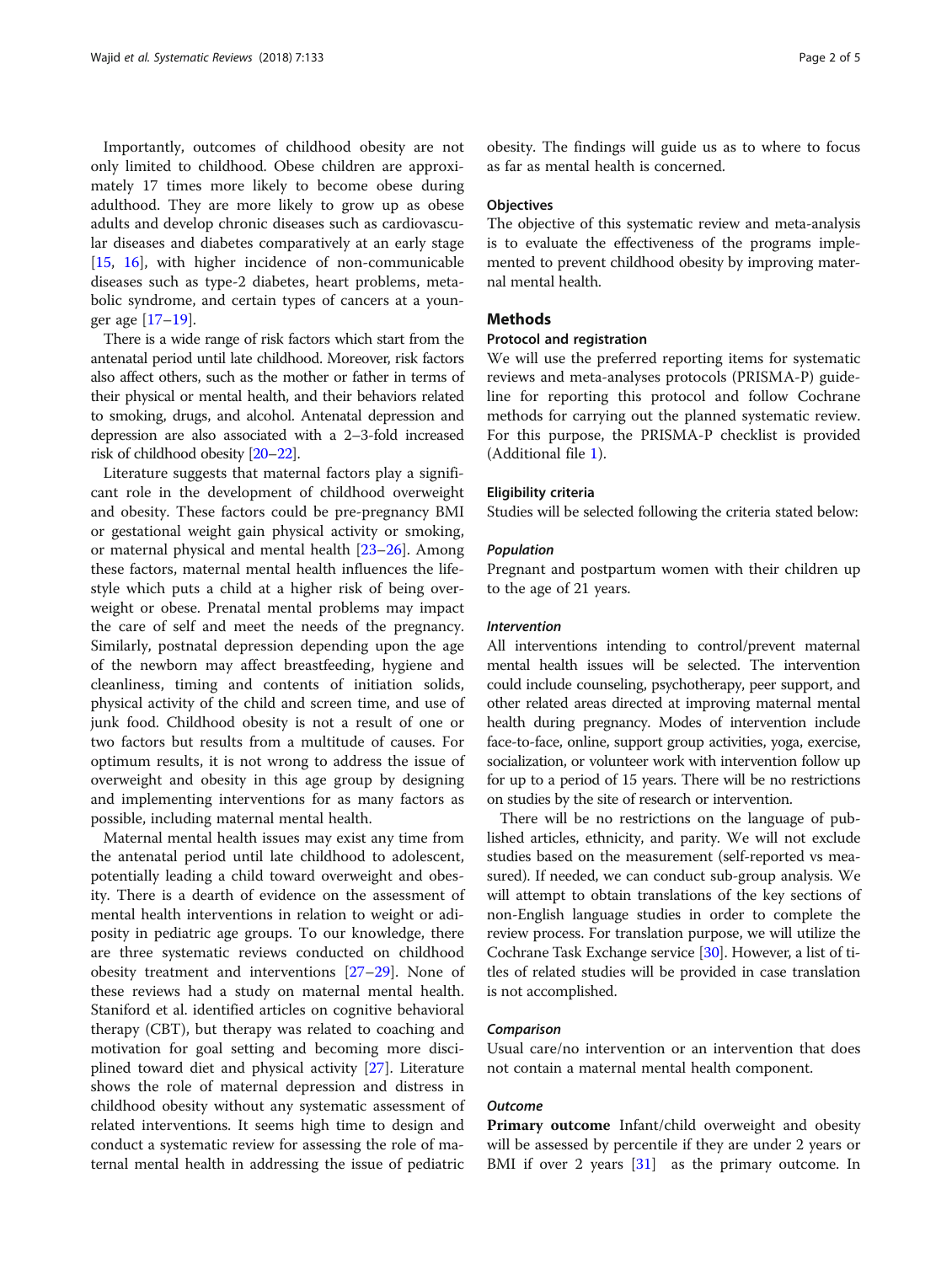case, BMI is documented as BMI z-score or BMI-SDS; we will capture that as well.

Secondary outcome We will also look for any other measures used for the assessment of adiposity, such as skin-fold thickness or a hip-waist ratio.

# Exclusion criteria

We will not include quasi-experimental design and any other interventions where recruitment does not utilize randomization. Any co-morbidities, such as diabetes mellitus, or participants with other endocrinologic diseases will also be excluded.

# Type of Studies

We will include studies with experimental design, for example randomized controlled trials (RCTs), clinical trials, and cluster RCTs (CRCTs).

PROSPERO registration no: This protocol is registered with PROSPERO with ID CRD42017072737.

# Search strategy

A preliminary search strategy (Additional file [2\)](#page-3-0) was developed and refined by one of the investigators (AW) and a medical librarian (HLR). Citations were found by searching the following databases from the first date available: Epub Ahead of Print, In-Process & Other Non-Indexed Citations, Ovid MEDLINE Daily and Ovid MEDLINE, EMBASE, Cochrane Central Register of Controlled Trials, PsycINFO, ERIC, CINAHL, ProQuest Dissertations and Theses Global, Scopus, and Web of Science. Gray literature sources that will be searched include [clinicaltrials.gov,](http://clinicaltrials.gov) ANZCTR, WHO International Clinical Trials Registry Platform, AHRQ, and OpenGrey, combinations of subject headings, keywords, and synonyms used include childhood obesity, pregnancy, mothers, maternal mental health, anxiety disorders, panic disorder, depression, psychological stress, and bipolar disorder. The trials published after 1990 will be included as scoping search could not find related trials before 1990 [[29](#page-4-0)]. Reference lists of included studies will be hand-searched. We will correspond with authors to clarify study procedures, if necessary.

# Study records

# Data management

The search result data will be transferred to EndNote X8 for the removal of duplicate records and retrieval of articles.

# Selection process

Two review authors (AW and KM) will independently screen the titles and abstracts obtained from the search for key words related to BMI and childhood obesity. Full text of potentially relevant articles will be reviewed for study

inclusion. Eligibility disagreements will be resolved by consensus. If consensus cannot be reached, final decisions will be made by a third independent reviewer in the team. Reasons for exclusion will be documented.

# Data collection process

Data collection: A data extraction form will be developed and at least 5% will be pilot-tested for this review. Two reviewers (AW) and (KM) will independently carry out data extraction.

# Data items

# List of variables

We will document key variables including the intervention, which will include, but not be limited to, year of publication, the content of interventions, type of interventions (psychotherapy and pharmacotherapy), duration of symptoms, the severity of symptoms, compliance, blinding, and data management and analysis. Other data include participants' characteristics, type of comparison groups, trial size and type, and duration of follow up. The findings will be documented in tabulated form.

# List of outcomes

Under 2 years, overweight and obesity by percentile, and over 2 years of age BMI will be assessed. Depending upon the documentation of BMI variable, we will assess as BMI z-score or cut-off for overweight and obesity. We will also look for any other measures used for the assessment of adiposity, such as skin-fold thickness or waist-to-hip ratio.

# Risk of bias assessment

The Cochrane EPOC Risk of Bias Tool for RCTs will be used to assess the risk of bias or quality of individual studies. This tool grades the studies at low, high, or unclear risk of bias [[32\]](#page-4-0). According to this tool, domains will be addressed: random sequence generation bias, allocation concealment bias, selective reporting bias, performance bias, detection bias, attrition bias, and other bias. These are further categorized as the low, high, or unclear risk of bias based on the type of responses. The task will be completed by two reviewers (AW and KM).

# Data synthesis

# Qualitative synthesis

As the first step in data synthesis, we will carry out a qualitative analysis. As our exposure of maternal mental health expands up to adolescence, we will synthesize the data according to pediatric age groups, such as infants (up to 2 years), preschoolers (2–5 years), early childhood (5–8 years), late childhood (8–12 years), and adolescents (12–18 years). Similarly, we will handle the data by number, type, and frequency of interventions. Depending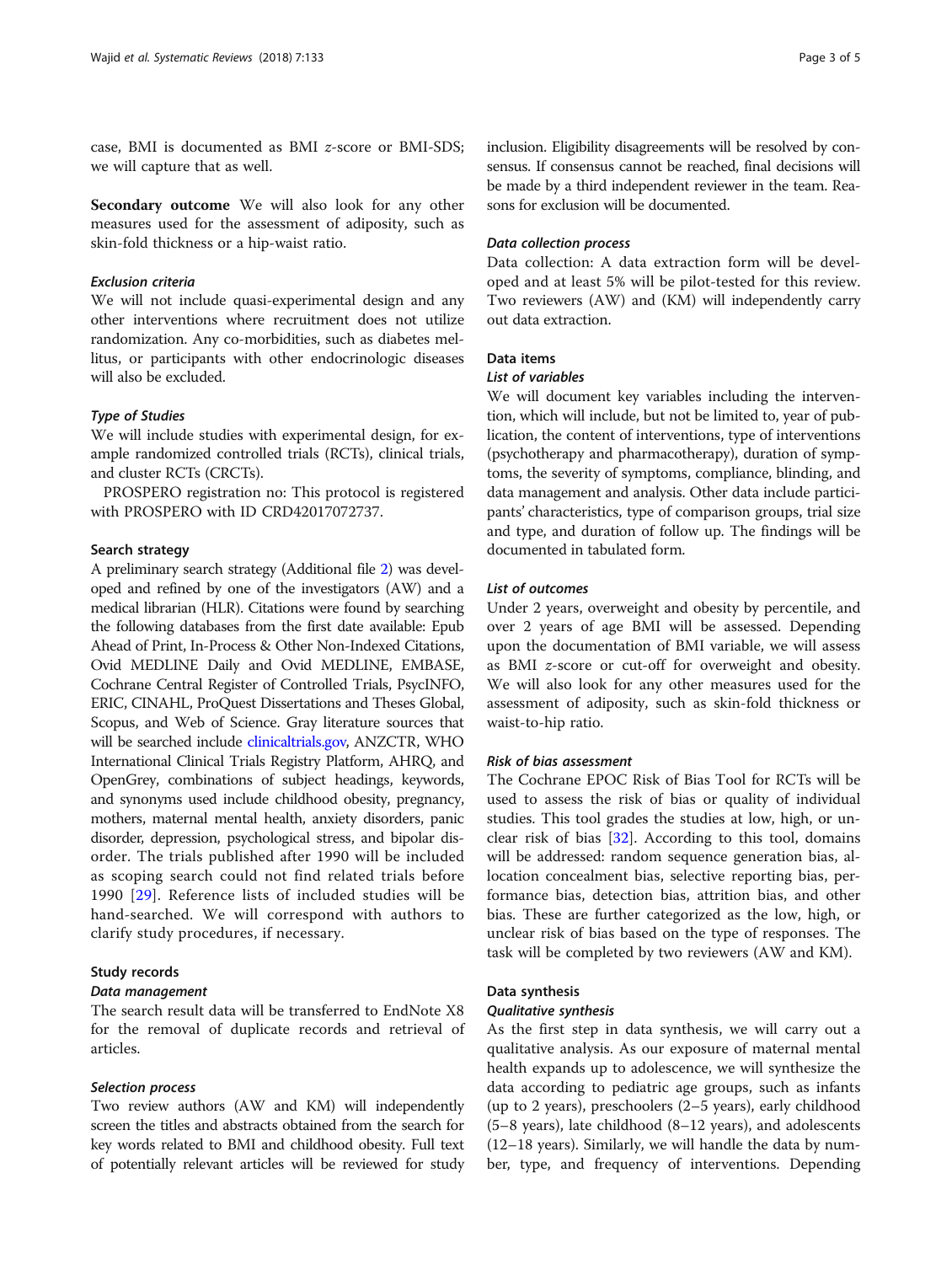<span id="page-3-0"></span>upon the type of trials, we will synthesize data by trial type, for RCT and cluster RCTs.

# Quantitative synthesis

We plan to pool the results if heterogeneity of the studies permits. Heterogeneity will be assessed by  $Chi<sup>2</sup>$  statistics and  $I<sup>2</sup>$  statistics. The first assesses the presence of heterogeneity as determined by  $p$  value  $\langle \langle .05 \rangle$  while the second quantifies it [[33](#page-4-0)]. We will not pool the results if heterogeneity is substantial (50% or higher). We will use a random-effects model when pooling the results; this does not remove the heterogeneity but it considers the existence of heterogeneity while carrying out the pooling (heterogeneity and sub-group analysis).

# Summary statistics and method of analysis

The odds ratio (OR) will be used as a measure of effect with its 95% CI, by using either random effect models as we expect heterogeneity in studies [[34\]](#page-4-0). Depending upon the types of analysis, summary statistics may change; in that case, we will report and document those summary statistics and compare them with the similar statistics, such as risk ratio or risk difference.

We will follow Cohen's d [[35](#page-4-0)] for the assessment of effect size; eventually, a decision on effectiveness will be made.

# Subgroup analyses

We will conduct sub-group analysis by type of intervention, study design, or children age group depending upon the articles included in the systematic review.

# Additional analyses

We plan to carry out sensitivity analysis following the quality of the trial. We will compare the estimates of all trials with that of with high quality.

# Meta-bias

While bias in an individual study suggests some sort of procedural issue, in conducting a meta-analysis, bias is introduced as a meta-bias, including publication bias [\[36\]](#page-4-0). We will take measures to address this issue, including reviewing the clinical trials register for registered trials that have not been published after July 1, 2005 [\[37](#page-4-0)]. Furthermore, we will create funnel plots when a number of studies goes beyond 10 to assess reporting bias [[38\]](#page-4-0).

# Cumulative estimate

The Grading of Recommendations Assessment, Development, and Evaluation (GRADE) will be utilized to assess the quality of evidence. This will be graded as high, moderate, low, and very low. This will be independently accomplished by AW and KM. the results will be presented with a summary of finding a table. For downgrading, we will use risk of bias, inconsistency, indirectness, imprecision, and

publication bias. Upgradation will be assessed by the large magnitude of the effect, dose-response effect, and effect of all plausible factors [\[39](#page-4-0)].

# **Discussion**

This protocol is the first in the series of our planned systematic reviews and meta-analyses. The findings of this systematic review and meta-analysis will inform the level of body evidence which will eventually guide us if more research is needed. At the same time, this review will provide us the strength of programs with a variety of intervention by contents and duration. All efforts will be made to capture as many related databases as possible, including theses and dissertations. The core purpose is to determine which intervention package was effective to what extent. To make best use of the outcome, we will disseminate findings to the related audience such as academia, clinicians, and communities in addition to the peer-reviewed publications.

# Additional files

[Additional file 1:](https://doi.org/10.1186/s13643-018-0798-2) PRISMA-P Checklist. (DOCX 20 kb) [Additional file 2:](https://doi.org/10.1186/s13643-018-0798-2) Search strategy MEDLINE. (DOCX 15 kb)

#### Abbreviations

BMI: Body mass index; GRADE: The Grading of Recommendations Assessment, Development, and Evaluation (GRADE); OR: Odds ratio; PRISMA-P: The Preferred reporting items in systematic reviews and meta-analyses for protocols; PROSPERO: International prospective register of systematic reviews; RCT: Randomized controlled trial

#### Authors' contributions

AW and DK conceived and designed the study. DK and HLR contributed expertise in the methods. AW, DK, DM, and HLR finalized the eligibility criteria. HLR and AW developed search terms, and HLR will conduct searches in all databases, combine results, remove duplicates, export to EndNote X8, and prepare the initial part of the PRISMA flow diagram. AW and MKM will pilot all forms, review titles, abstracts, full articles, select studies, and assess quality. AW drafted the protocol manuscript, and all authors revised it for intellectual content. All authors approved the final manuscript.

#### Ethics approval and consent to participate

Not applicable.

#### Consent for publication

Not applicable.

#### Competing interests

The authors declare that they have no competing interests.

# Publisher's Note

Springer Nature remains neutral with regard to jurisdictional claims in published maps and institutional affiliations.

#### Author details

<sup>1</sup>University of Calgary, PF 2220, 2500 University Dr. NW, Calgary, AB T2N 1N4 Canada. <sup>2</sup> Alberta Health Services, Southport Atrium, #2237, 10101 Southport Rd, SW, Calgary, AB T2W 3N2, Canada.